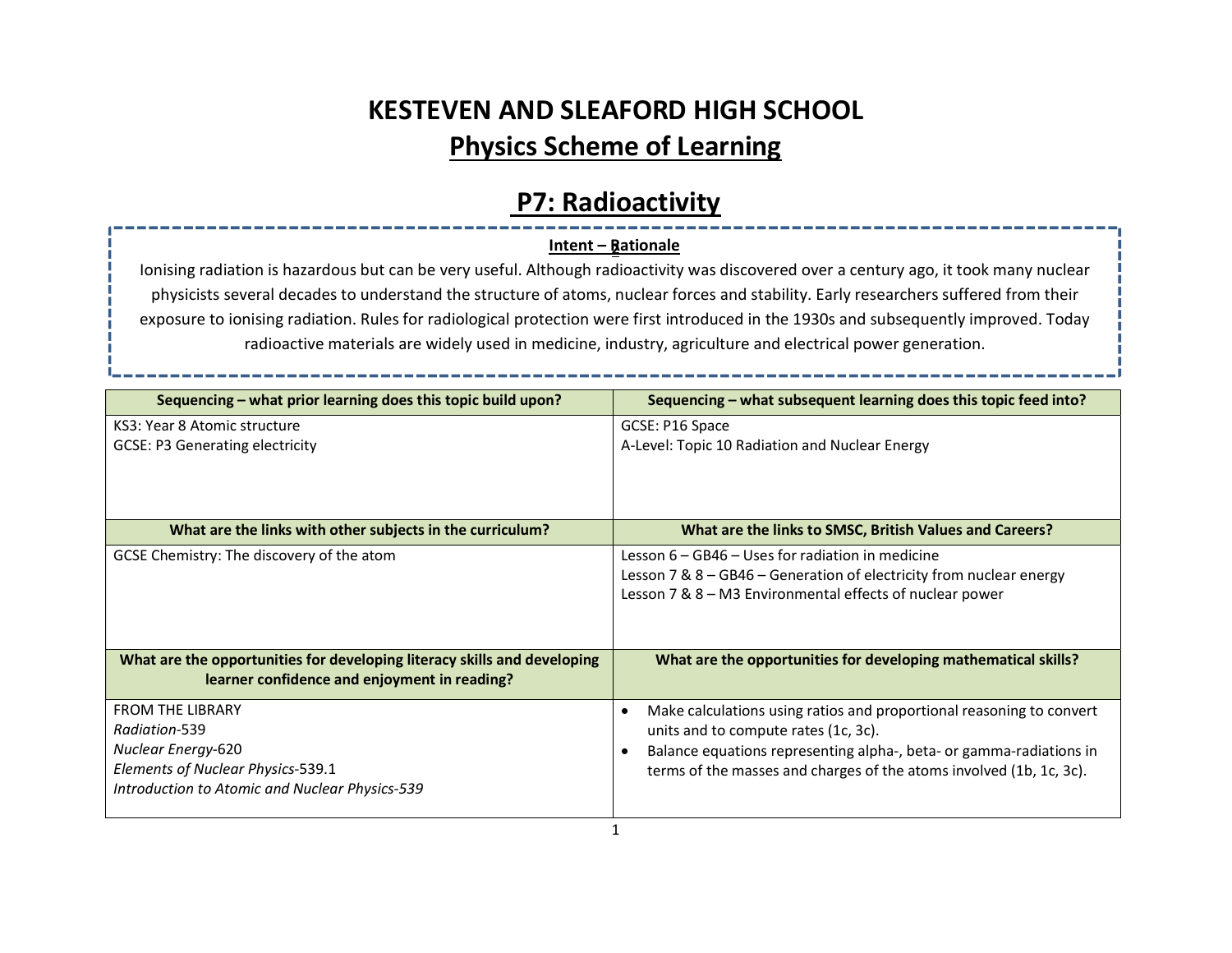Calculate the net decline, expressed as a ratio, in a radioactive emission after a given number of half-lives (1c, 3d).

### Physics Scheme of Learning

## P7: Radioactivity

### Intent – Concepts

#### What knowledge will students gain and what skills will they develop as a consequence of this topic?

#### Know

Name the three types of nuclear radiation the three sub-atomic particles found in an atom (proton, neutron, and electron) and identify some sources of background radiation. Identify the Rutherford (nuclear) model of an atom. Identify the type of decay taking place from a nuclear equation. State that all three types of nuclear radiation are ionising. Define half-life in simple terms such as 'the time it takes for half of the material to decay'.

#### Apply

Describe some safety precautions used when dealing with radioactive materials. Describe the evidence provided by the Rutherford scattering experiment. Complete decay equations for alpha and beta decay. Describe the process of ionisation. Plot a graph showing the decay of a sample and use it to determine half-life.

#### Extend

Describe the relative penetrating powers of the three types of nuclear radiation. Explain how Rutherford and Marsden's experiment caused a rejection of the plum pudding model. Explain why particles are ejected from the nucleus during nuclear decay. Evaluate in some detail the risks caused by alpha radiation inside and outside the human body. Compare a physical model of decay with the decay of nuclei, noting the limitations of the model.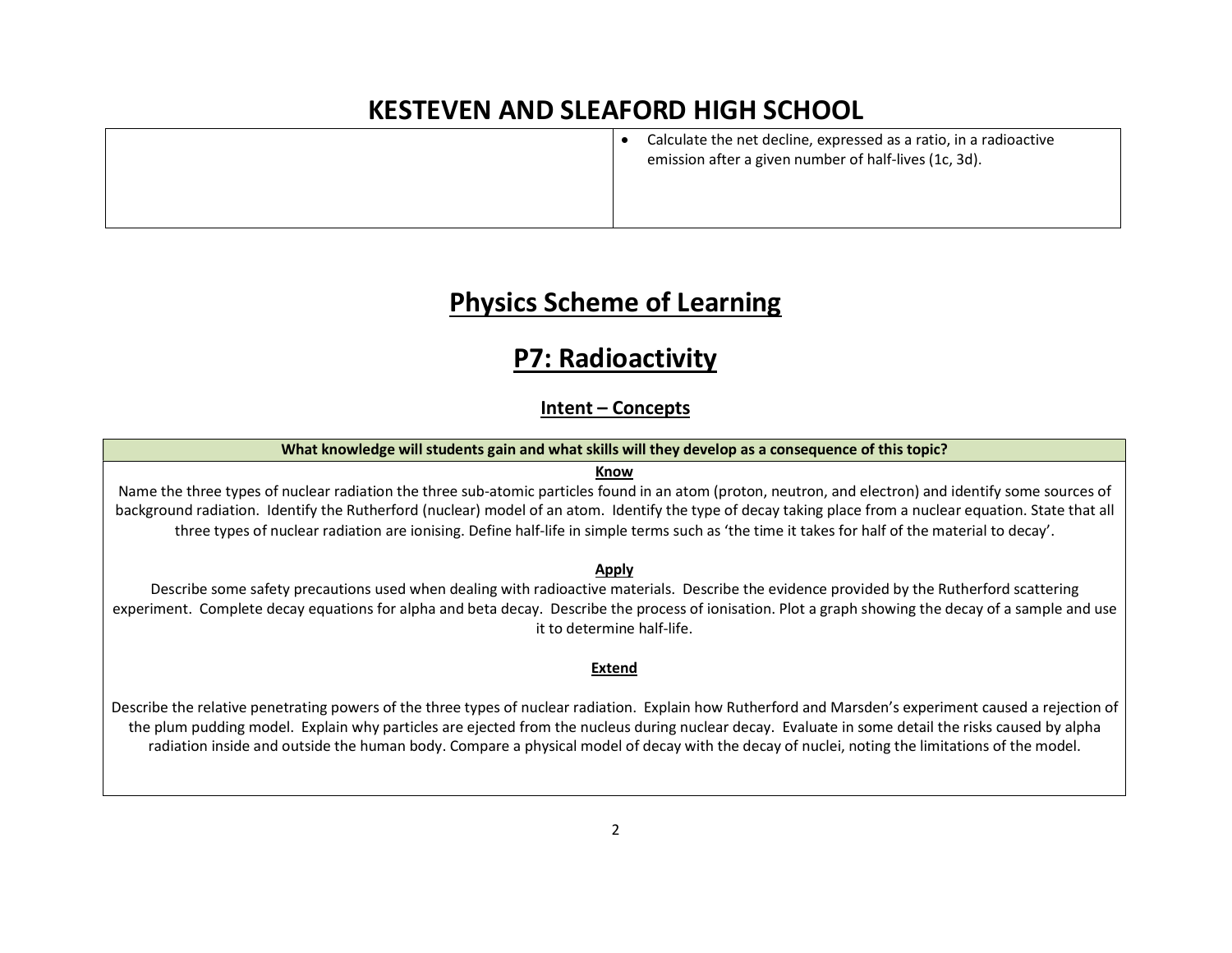| What subject specific language will be used and developed in this topic?            | What opportunities are available for assessing the progress of students? |
|-------------------------------------------------------------------------------------|--------------------------------------------------------------------------|
|                                                                                     |                                                                          |
| activity                                                                            | P7 L9 End of topic Test                                                  |
| the number of unstable atoms that decay per second in a radioactive source          |                                                                          |
| alpha radiation $(\alpha)$                                                          | Past exam question assessed homework "Atomic Structure", "Nuclear        |
| alpha particles, each composed of two protons and two neutrons, emitted             | power hazards", "Nuclear waste"                                          |
| by unstable nuclei                                                                  |                                                                          |
| atomic number                                                                       | Teams assignment                                                         |
| the number of protons (which equals the number of electrons) in an atom.            |                                                                          |
| It is sometimes called the proton                                                   |                                                                          |
| number                                                                              |                                                                          |
| beta radiation $(\beta)$                                                            |                                                                          |
| beta particles that are high energy electrons created in, and emitted from,         |                                                                          |
| unstable nuclei                                                                     |                                                                          |
| chain reaction                                                                      |                                                                          |
| reactions in which one reaction causes further reactions, which in turn             |                                                                          |
| cause further reactions, etc.                                                       |                                                                          |
| count rate                                                                          |                                                                          |
| the number of counts per second detected by a Geiger counter                        |                                                                          |
| gamma radiation $(y)$                                                               |                                                                          |
| electromagnetic radiation emitted from unstable nuclei in radioactive               |                                                                          |
| substances                                                                          |                                                                          |
| half-life                                                                           |                                                                          |
| average time taken for the number of nuclei of the isotope (or mass of the          |                                                                          |
| isotope) in a sample to halve                                                       |                                                                          |
| ionisation                                                                          |                                                                          |
| any process in which atoms become charged<br>irradiated                             |                                                                          |
|                                                                                     |                                                                          |
| an object that has been exposed to ionising radiation                               |                                                                          |
| isotopes<br>atoms with the same number of protons and different numbers of neutrons |                                                                          |
| mass number                                                                         |                                                                          |
| the number of proton and neutrons in a nucleus                                      |                                                                          |
| moderator                                                                           |                                                                          |
|                                                                                     |                                                                          |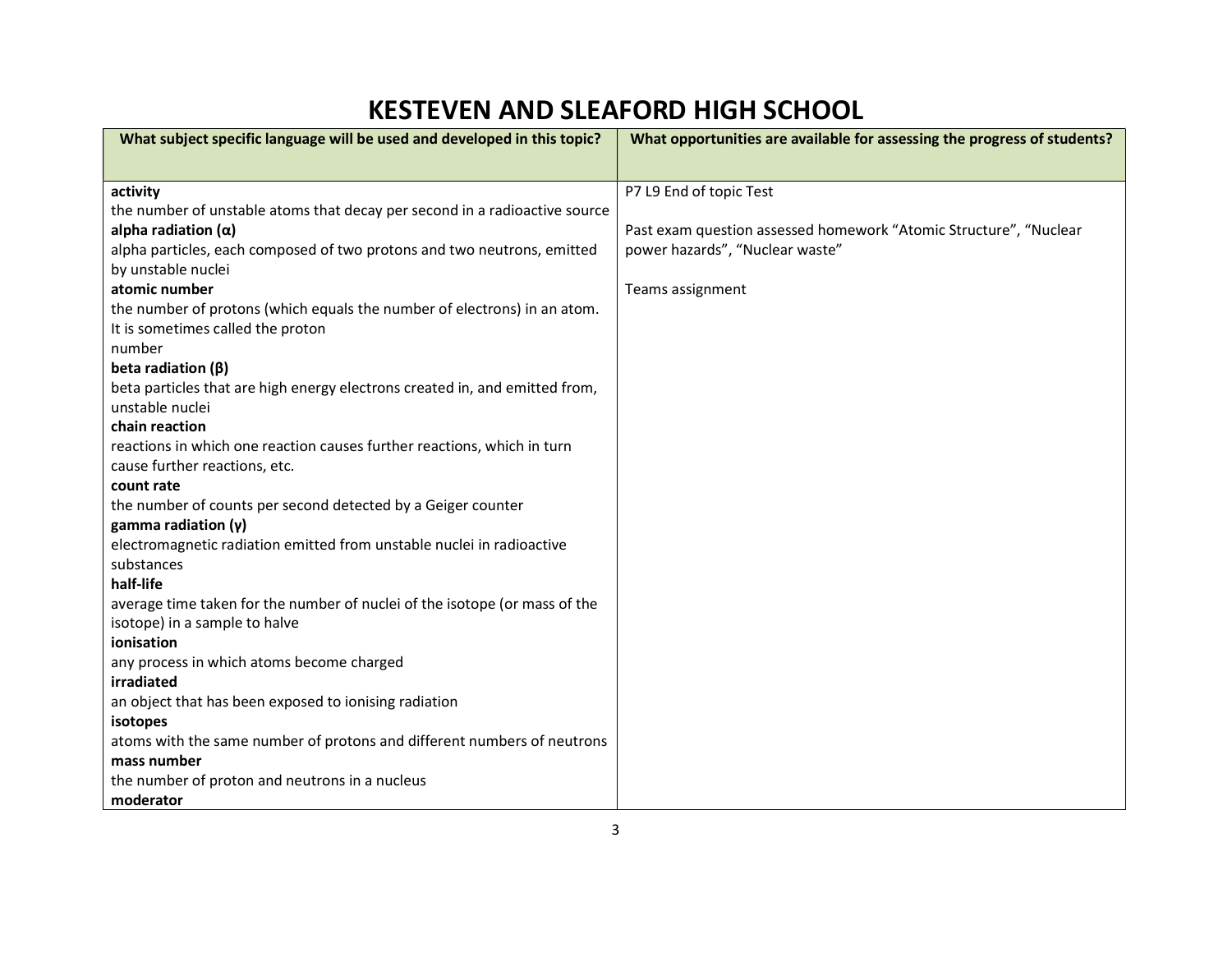| substance in a nuclear reactor that slows down fission neutrons                 |  |
|---------------------------------------------------------------------------------|--|
| nuclear fission                                                                 |  |
| the process in which certain nuclei (uranium-235 and plutonium-239) split       |  |
| into two fragments, releasing energy and two or three neutrons as a result      |  |
| nuclear fission reactor                                                         |  |
| reactors that release energy steadily due to the fission of a suitable isotope, |  |
| such as uranium-235                                                             |  |
| nuclear fusion                                                                  |  |
| the process where small nuclei are forced together to fuse and form a larger    |  |
| nucleus                                                                         |  |
| radioactive contamination                                                       |  |
| the unwanted presence of materials containing radioactive atoms on other        |  |
| materials                                                                       |  |
| reactor core                                                                    |  |
| the thick steel vessel used to contain fuel rods, control rods and the          |  |
| moderator in a nuclear fission reactor                                          |  |

### Intent – Concepts

| Lesson title                    | Learning challenge                                                                                                                                                                                           | <b>Higher level challenge</b>                                                                                                                                                                             | <b>Suggested activities and resources</b>                             |
|---------------------------------|--------------------------------------------------------------------------------------------------------------------------------------------------------------------------------------------------------------|-----------------------------------------------------------------------------------------------------------------------------------------------------------------------------------------------------------|-----------------------------------------------------------------------|
| 1. Atoms and Radiation          | I can describe what radioactivity is<br>I can explain sources of background<br>radiation<br>I can describe the properties of<br>alpha, beta and gamma radiation<br>I can describe the what ionising<br>means | I can explain the similarities and<br>differences between nuclear<br>radiation and visible light.<br>I can describe the relative<br>penetrating powers of the three<br>types of nuclear radiation.        | Demo (Radioactive sources,<br>accessories and Geiger counter)<br>Link |
| 2. The Discovery of the Nucleus | I can identify the Rutherford<br>(nuclear) model of an atom.<br>can identify the locations of<br>protons, neutrons, and electrons in<br>the nuclear model.                                                   | I can compare the plum pudding<br>model, Rutherford model, and Bohr<br>model of the atom in terms of the<br>evidence for each model.<br>I can explain how Rutherford and<br>Marsden's experiment caused a | Link                                                                  |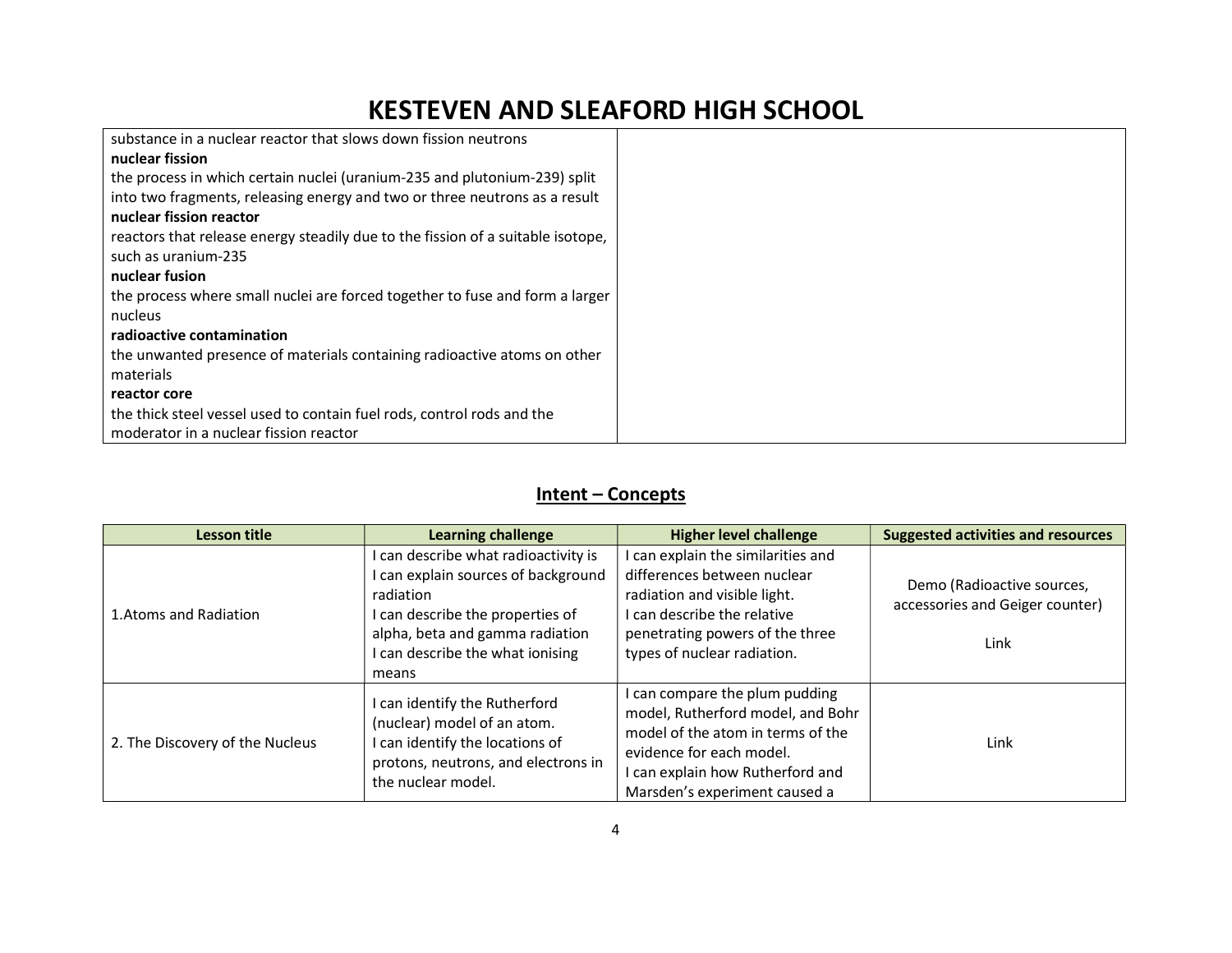|                                                |                                                                                                                                                       | rejection of the plum pudding<br>model.                                                                                                                                                                                                                                                                                           |                                                                       |
|------------------------------------------------|-------------------------------------------------------------------------------------------------------------------------------------------------------|-----------------------------------------------------------------------------------------------------------------------------------------------------------------------------------------------------------------------------------------------------------------------------------------------------------------------------------|-----------------------------------------------------------------------|
| 3. Alpha, Beta & Gamma Radiation               | I can explain what alpha and beta<br>particles are and what happens to<br>the nucleus when they are emitted                                           | I can explain why particles are<br>ejected from the nucleus during<br>nuclear decay.<br>I can describe the changes in the<br>nucleus that occur during nuclear<br>decay.                                                                                                                                                          | Link                                                                  |
| 4. More about alpha, beta & gamma<br>radiation | I can recognise the penetration<br>power of each type of radiation<br>I can explain the dangers of<br>ionisation                                      | I can describe in detail how the<br>thickness of a material being<br>manufactured can be monitored by<br>using a beta source.<br>I can evaluate in some detail the<br>risks caused by alpha radiation<br>inside and outside the human body.                                                                                       | Demo (Radioactive sources,<br>accessories and Geiger counter)<br>Link |
| 5. Half Life                                   | I can recognise that radioactivity<br>decreases with time<br>I can explain and use the idea of<br>half life                                           | I can compare a physical model of<br>decay with the decay of nuclei,<br>noting the limitations of the model.<br>I can explain how the age of organic<br>material can be determined by<br>using radioactive dating.                                                                                                                | Demo (Radioactive dice)<br>Link                                       |
| 6. Medical Imaging and Treatments              | I can explain different medical uses<br>for radioactivity including, Medical<br>tracers, - Treating cancer<br>(Radiotherapy, Radioactive<br>implants) | I can describe the use of radioactive<br>implants and the hazards associated<br>with the technique.<br>I can discuss the factors that need<br>to be taken into account when<br>selecting a medical tracer for a<br>diagnostic test.<br>I can explain how a medical tracer is<br>used including the function of a<br>gamma camera. | Link                                                                  |
| 7. Nuclear Fission                             | I can explain energy is released<br>from uranium or plutonium by the<br>process of fission                                                            | I can explain how a steady-state<br>induced fission reaction can be<br>maintained.                                                                                                                                                                                                                                                | Link                                                                  |